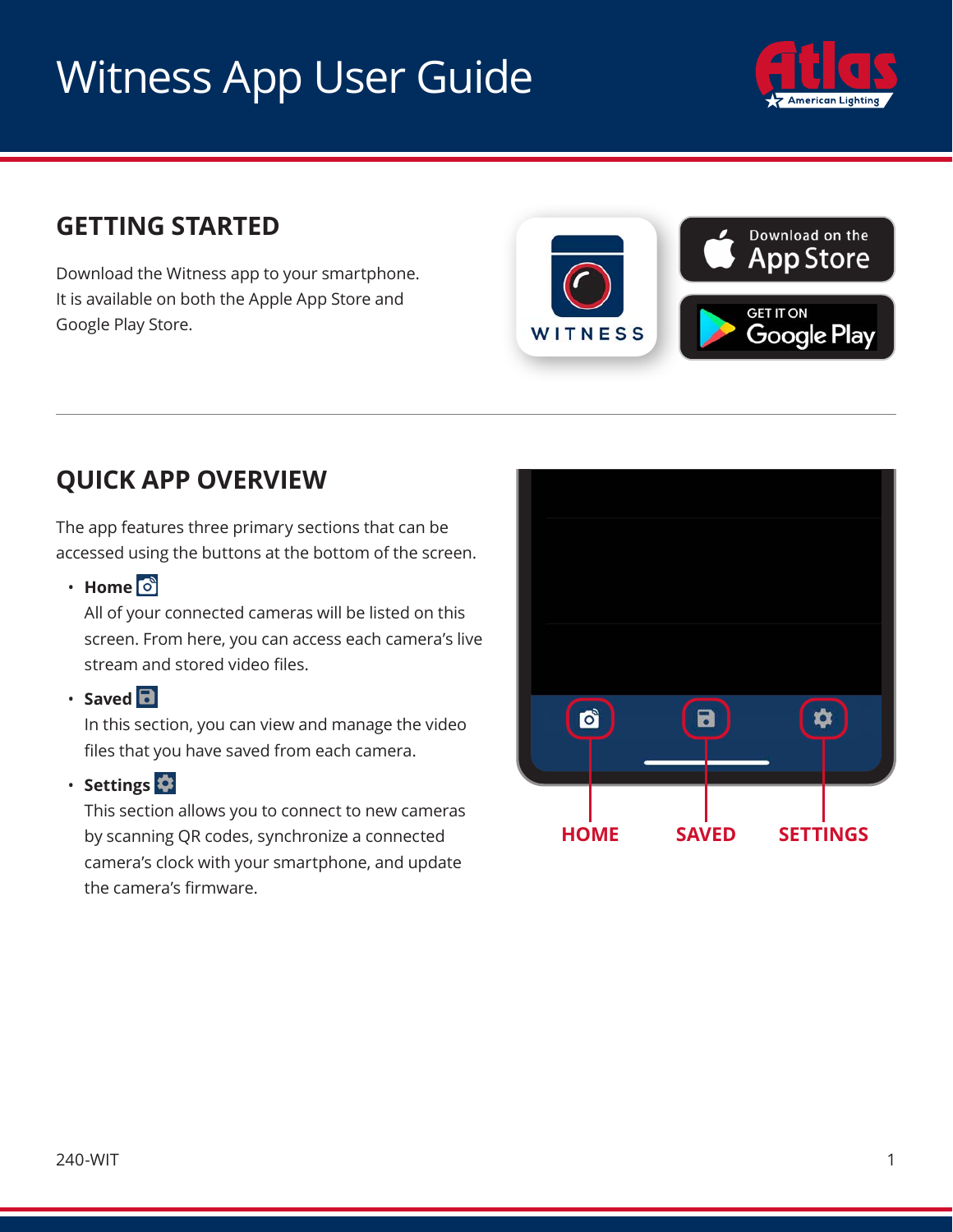### **CONNECTING THE CAMERA**

Connecting a Witness camera is quick and easy, simply follow the steps below.

**1.** Tap on the **Settings th** tab at the bottom of the screen, then tap the *Scan QR Code* button.

*Troubleshooting – You may need to authorize the app to use your smartphone's camera first.*

**2.** Hold your phone over the QR code that was included with the Witness camera. The app will automatically scan the code and proceed.

*Troubleshooting – If the code isn't automatically scanned, try again in a well-lit area, and hold your smartphone as steady as you can.*

**3.** Next, your smartphone will request to connect to the Witness camera via Wi-Fi. You will need to be within Wi-Fi range of the camera to connect.

*Troubleshooting – If the connection fails, you may need to manually connect to the camera in the Wi-Fi settings on your smartphone. See the detailed steps on page 3 of this guide.*

**4.** Now your Witness camera is connected and ready to use. Repeat these steps for every camera you wish to connect with.



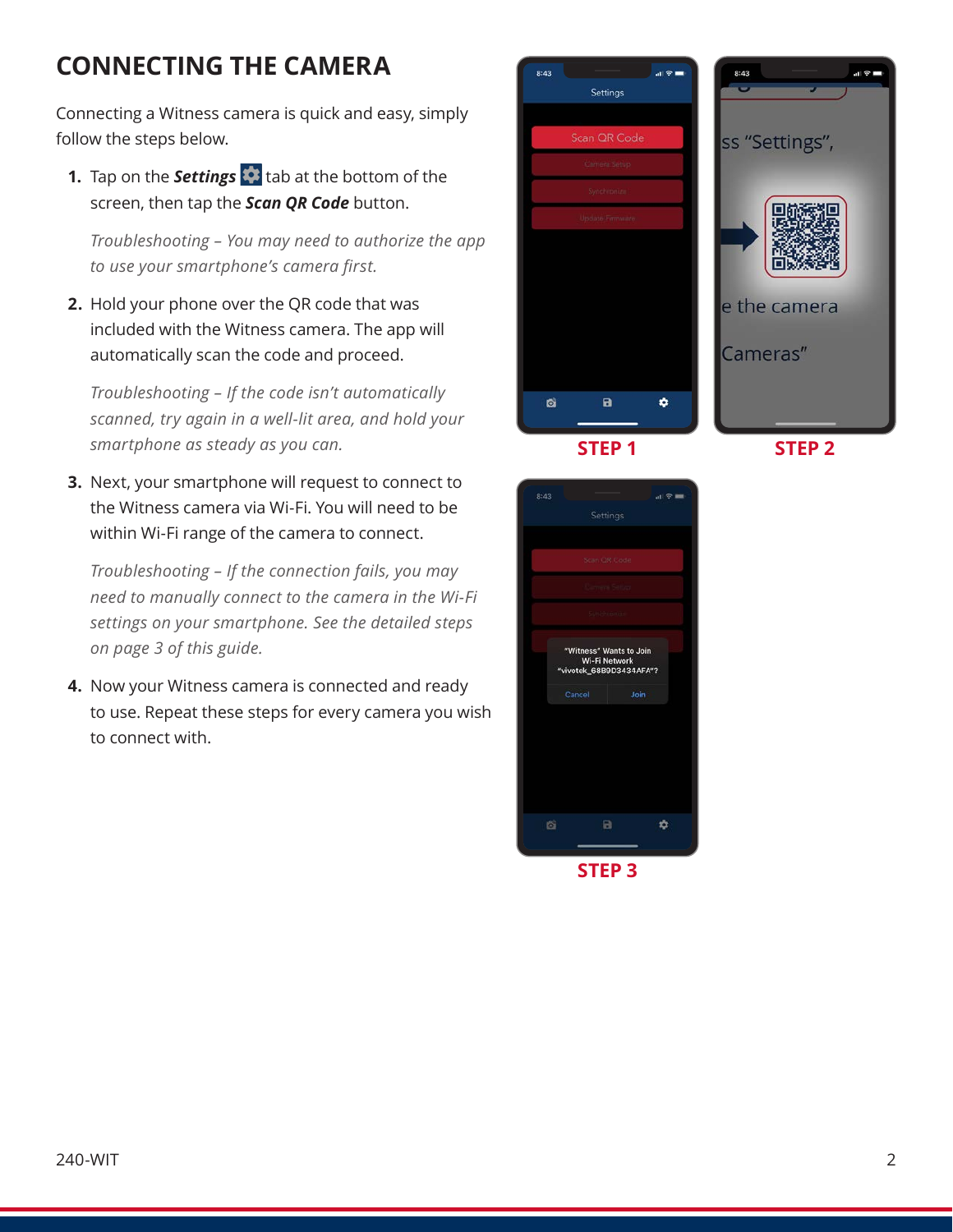# **VIEWING LIVE VIDEO FOOTAGE**

Once your camera is connected to the app, you can view a live stream by following these steps.

- **1.** Under the **Home o** tab, tap on the camera you would like to view.
- **2.** Several options are available. Tap on *Live Stream* to view the live video footage.
- **3.** Once the camera is finished loading, the live stream will be displayed. There is a delay of approximately 5-15 seconds between the camera recording and the app display.

*Troubleshooting – If the live stream fails to load, you may need to manually connect to the camera in the Wi-Fi settings on your smartphone. See the detailed steps in the following section.*

#### **MANUALLY CONNECT TO THE CAMERA USING WI-FI (iOS)**

If the automatic connection from within the app fails, you can manually connect your iOS device to the Witness camera using the steps below.

- **1.** Open the *iOS Settings app*, and then tap on *Wi-Fi*.
- **2.** From the list of networks, select your Witness camera. The name will begin with "**vivotek**" and end with your camera's **SSID**. You can find the SSID on the setup card that was included with the fixture.
- **3.** Your device is now connected. You can now re-open the Witness app and interact with the camera.

*Troubleshooting – If the Wi-Fi connection fails or requests a password, you will need to re-open the app and scan the QR code again.*



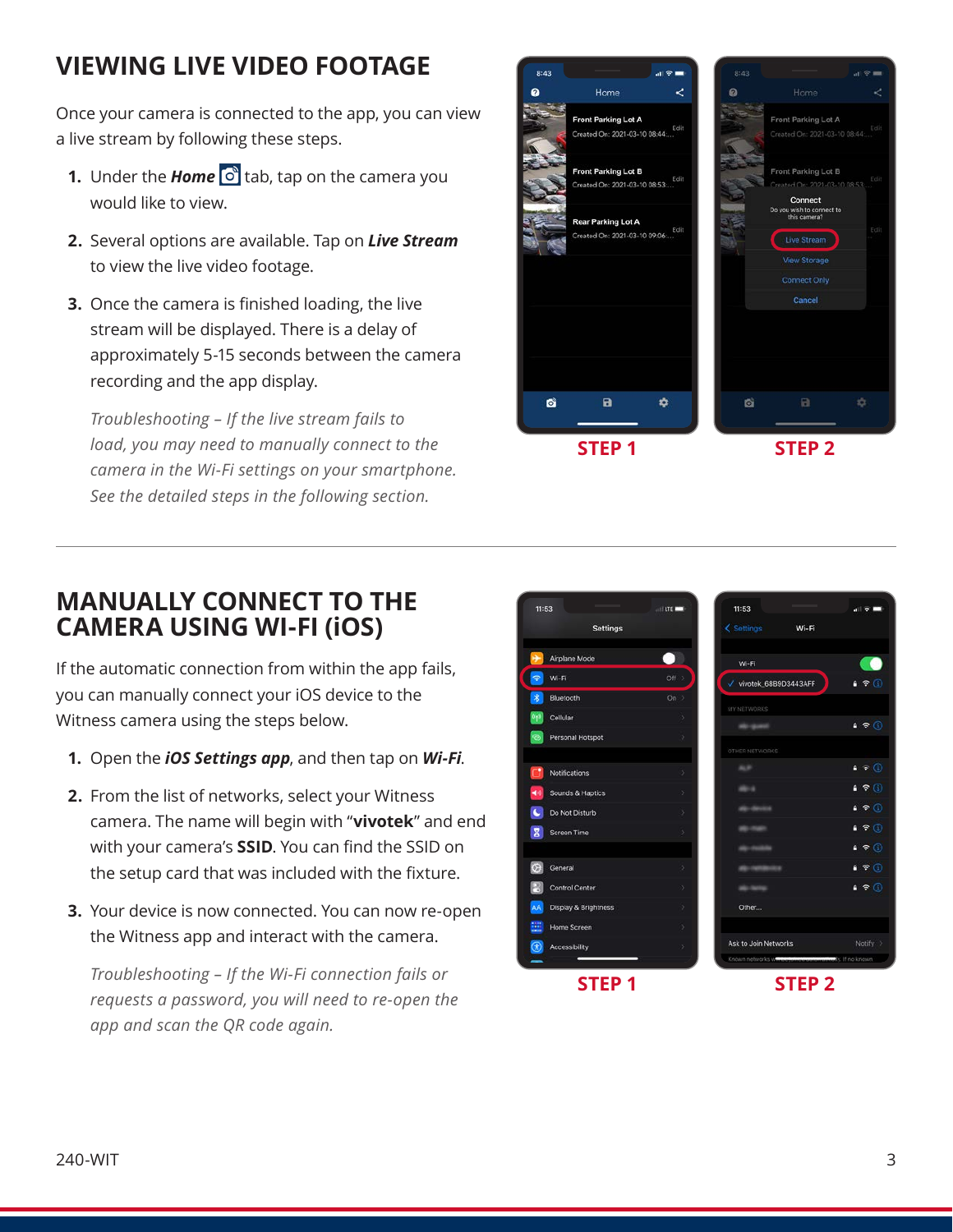### **VIEW AND DOWNLOAD VIDEO**

Once your camera is connected to the app, you can view and download recorded video by following these steps.

- **1.** Under the **Home o** tab, tap on the camera you would like to view.
- **2.** Several options are available. Tap on *View Storage* to view the recorded video footage.
- **3.** Footage is sorted into folders based on the date it was recorded. Tap on a folder to continue.
- **4.** Here you will view a list of available video files. Each file is approximately 3 minutes long and is labeled with date and time codes. Tap on a video file to download it to your device.
- **5.** Once the video file has finished downloading, it will be displayed on your screen. The download process may take a while, depending on the signal strength of the WiFi connection.
- **6.** Downloaded video files are located under the *Saved* **c** tab at the bottom of the screen.





**STEP 1**

**STEP 2**

0.mp4

5.mp4

 $32$ .mp4

47.mp4

21.mp4

37.mp4

53.mp4

 $9mp4$ 

25.mp4

 $\mathbf{a}$ 

44 MB

44 MB

44 MB

44 MB

44 MB

44 MB

44 MB

44 MB

44 MB

\*

**P** 4

| 1.43     |                     | $\mathbf{m} \otimes \mathbf{m}$ | 8:43              |                                     |
|----------|---------------------|---------------------------------|-------------------|-------------------------------------|
| lome     | Storage             |                                 | < Storage         | Stor                                |
| 20210305 | 2021-03-04 19:01:40 |                                 | 讕                 | 20210304 1730<br>2021-03-04 12:30:0 |
| 20210306 | 2021-03-05 19:01:36 |                                 | 矖                 | 20210304 1732<br>2021-03-04 12:32:1 |
| 20210307 | 2021-03-06 19:02:58 | s                               | 20210304_1734     | 2021-03-04 12:34:3                  |
| 20210308 | 2021-03-07 19:00:58 |                                 | 矖                 | 20210304 1736<br>2021-03-04 12:36:4 |
| 20210309 | 2021-03-08 19:02:08 | ×                               | 矖                 | 20210304_1739<br>2021-03-04 12:39:2 |
| 20210310 | 2021-03-09 19:00:24 |                                 | 驪                 | 20210304_1741<br>2021-03-04 12:41:3 |
| 20210229 | 2021-02-28 19:03:00 | y                               | 矖                 | 20210304_1743<br>2021-03-04 12:43:5 |
| 20210230 | 2021-03-01 19:00:20 |                                 | 矖                 | 20210304 1746<br>2021-03-04 12:46:0 |
| 20210304 | 2021-03-04 11:12:10 |                                 | 202103-04 12:48:2 | 20210304 1748                       |
| Õ        | A                   | ☆                               | Õ                 | E                                   |
|          | <b>STEP3</b>        |                                 |                   | <b>STE</b>                          |